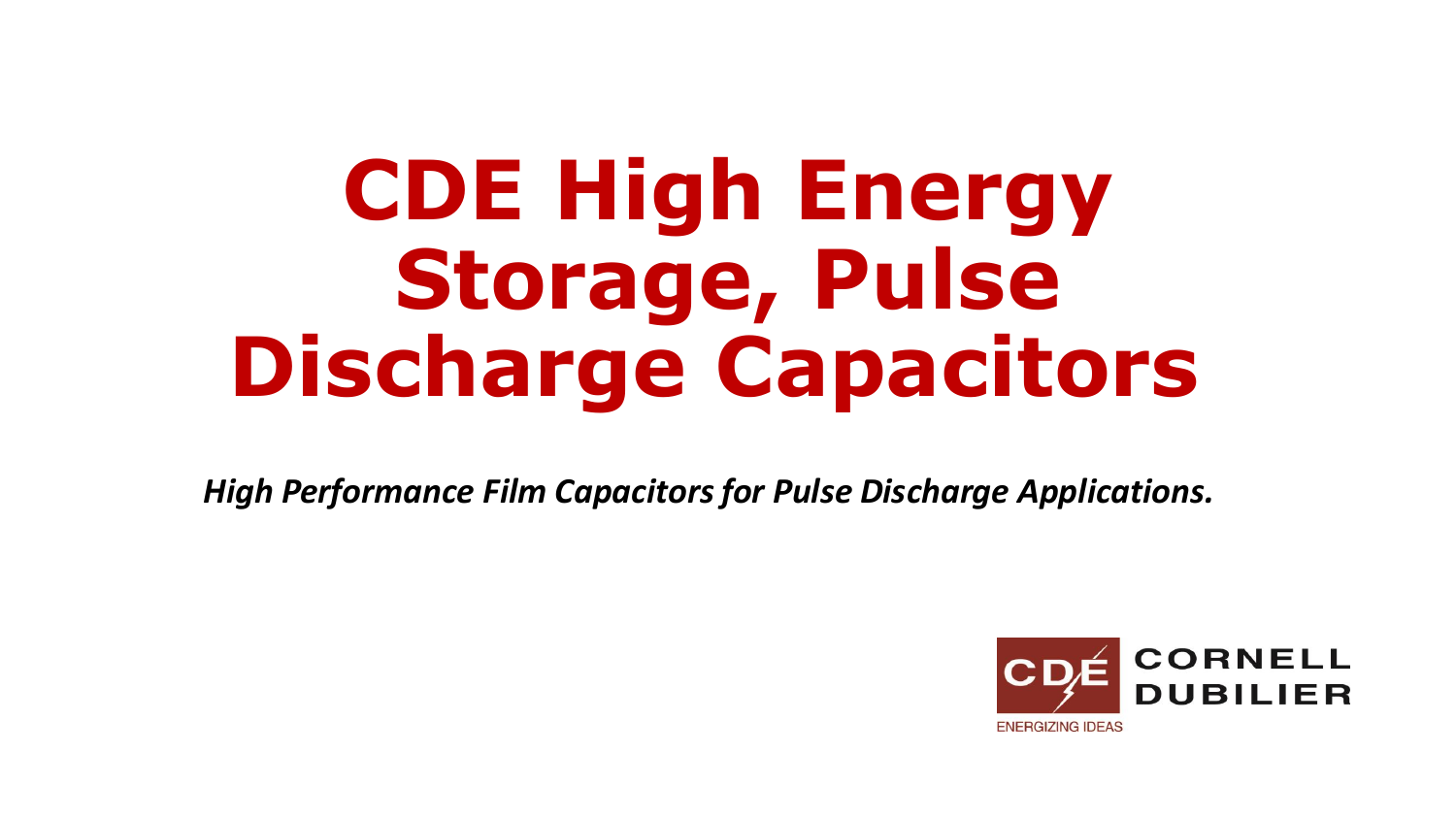## **Proven pulse discharge technology**

*Qualified for the most challenging medical, industrial and military applications*

- Cornell Dubilier offers unparalleled expertise in the design and manufacture of custom high energy storage, pulse discharge capacitors for lifesaving medical devices, industrial lasers, critical military applications and more
- Metalized film and foil electrodes options, with dry and oil-filled constructions and a broad range of plastic and metal packaging options
- Designed for high reliability in a wide variety of operating environments

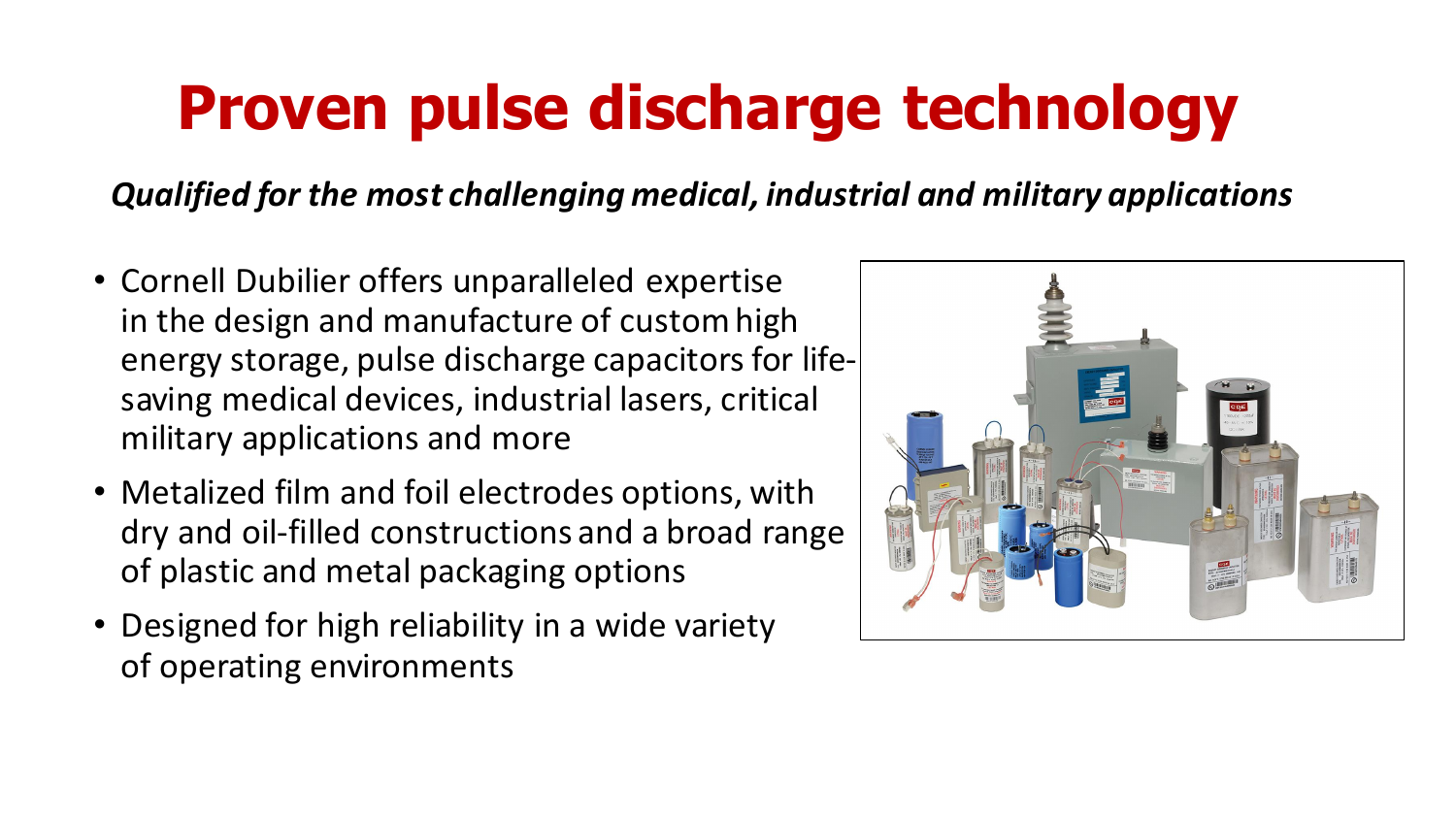### **Custom designed for your specific application**

- Custom-designed film capacitors for Pulse, Flash Lamps, High Power Lasers and Pulse-Forming Networks
- Designed with electrical characteristics and form factors that meet the stringent needs of the most demanding applications
- CDE stresses the need for a thorough understanding of the requirements of the application throughout the design and test cycle
- CDE works collaboratively with you to efficiently create the optimal solution

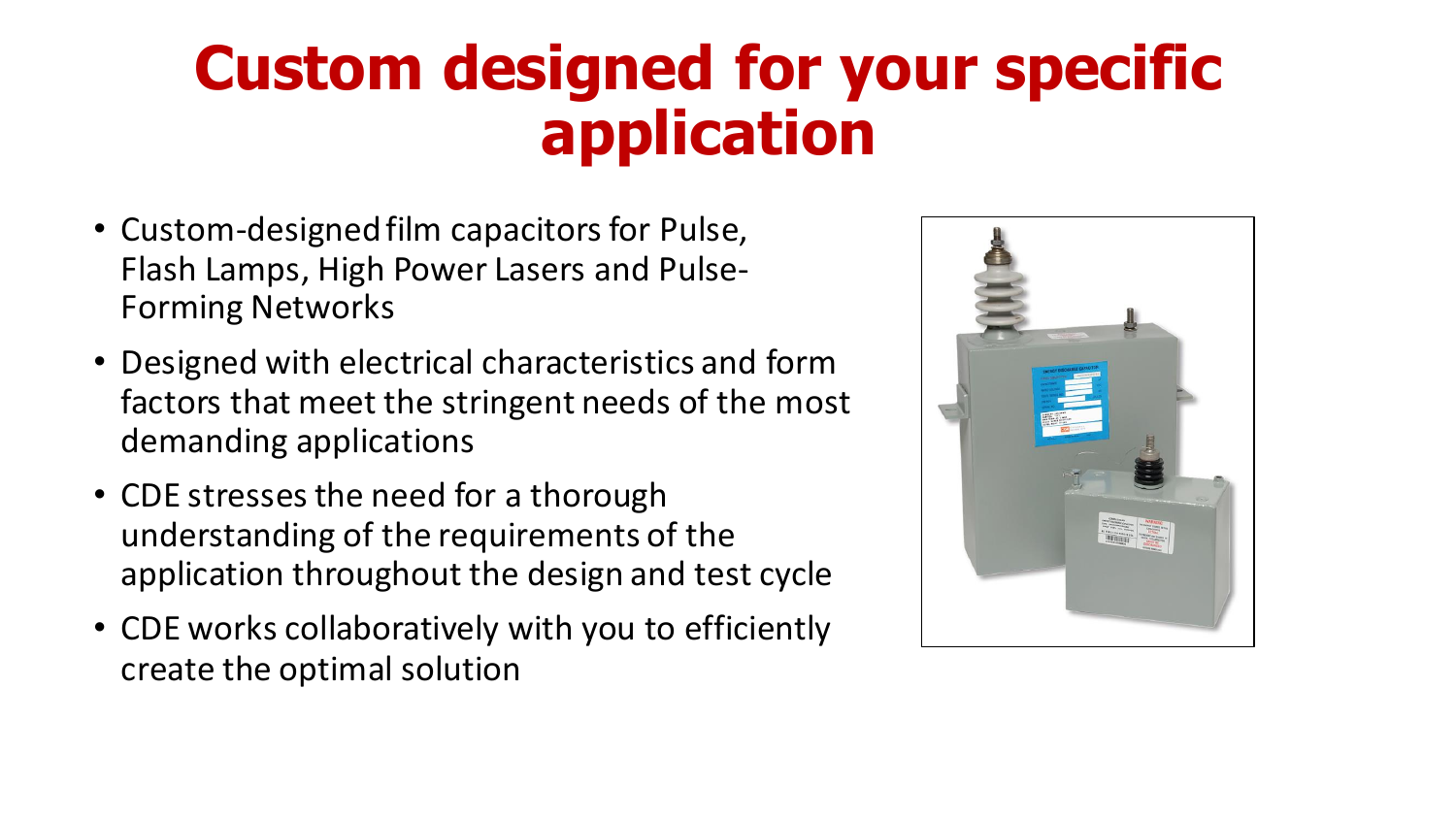#### **The right solutions for industrial, medical, and military applications**



#### **Industrial and factory automation**

• Robotic welding • Electromagnetic metal forming •Metal Powder Compaction •Electrostatic precipitators •Cable thumpers



#### **Medical**

- External automatic and manual defibrillators • High-power medical lasers • Oncology accelerator
	- Laser tattoo and hair removal



#### **Military weapons systems and research**

- Air defenses High-power lasers
- Electromagnetic Propulsion •Rail Gun • Strobe lights
- Particle accelerators Radar systems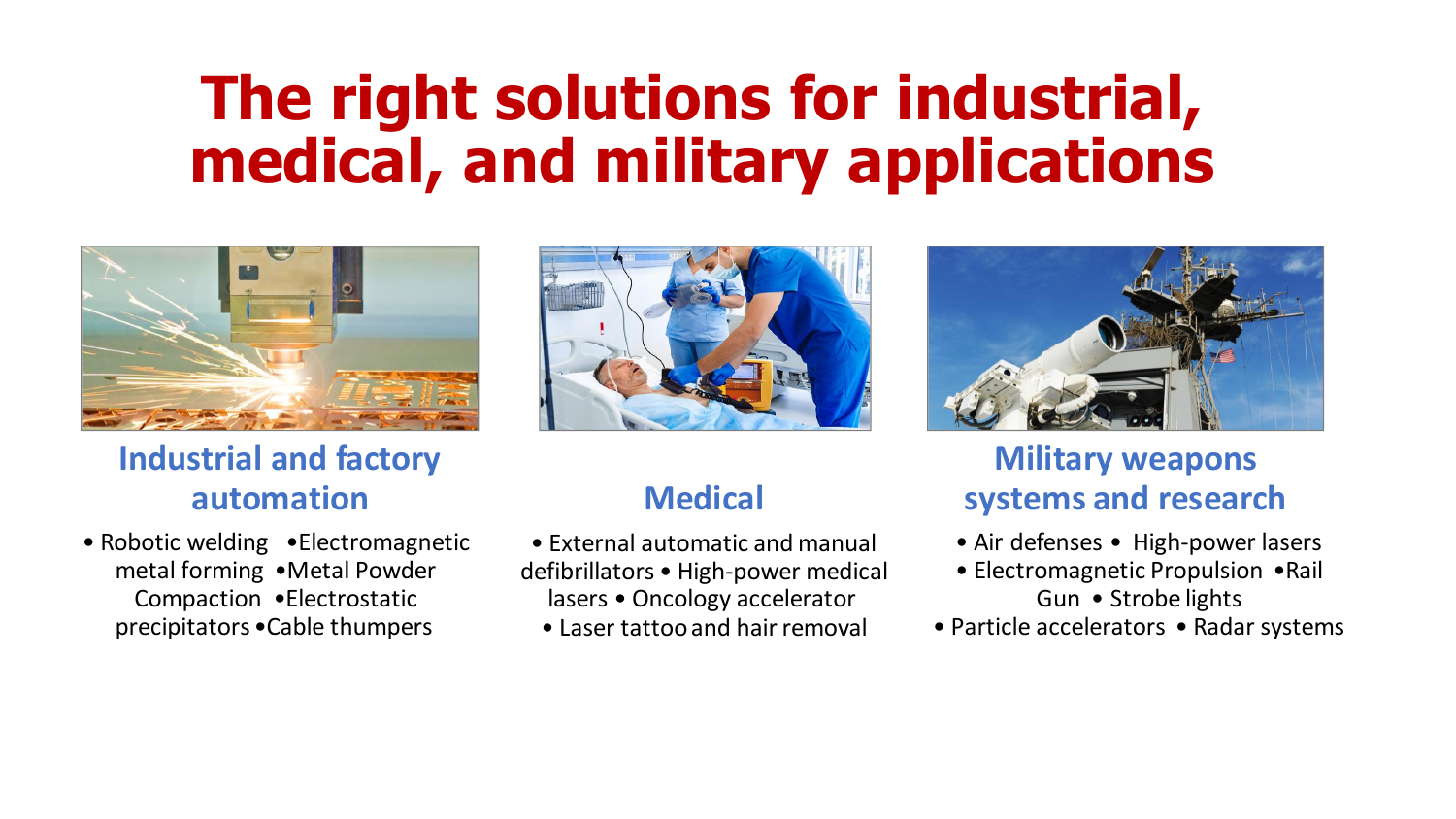### **Designs that drive product performance success**

- High voltage ratings to 100 kV
- Designed for user-specified life
- Dielectric design based on application requirement (Film/Foil, Metallized Film, Film/Paper)
- Dry, oil-filled and epoxy construction
- Multiple terminal configurations
- Metal and Plastic case options
- Low self-inductance

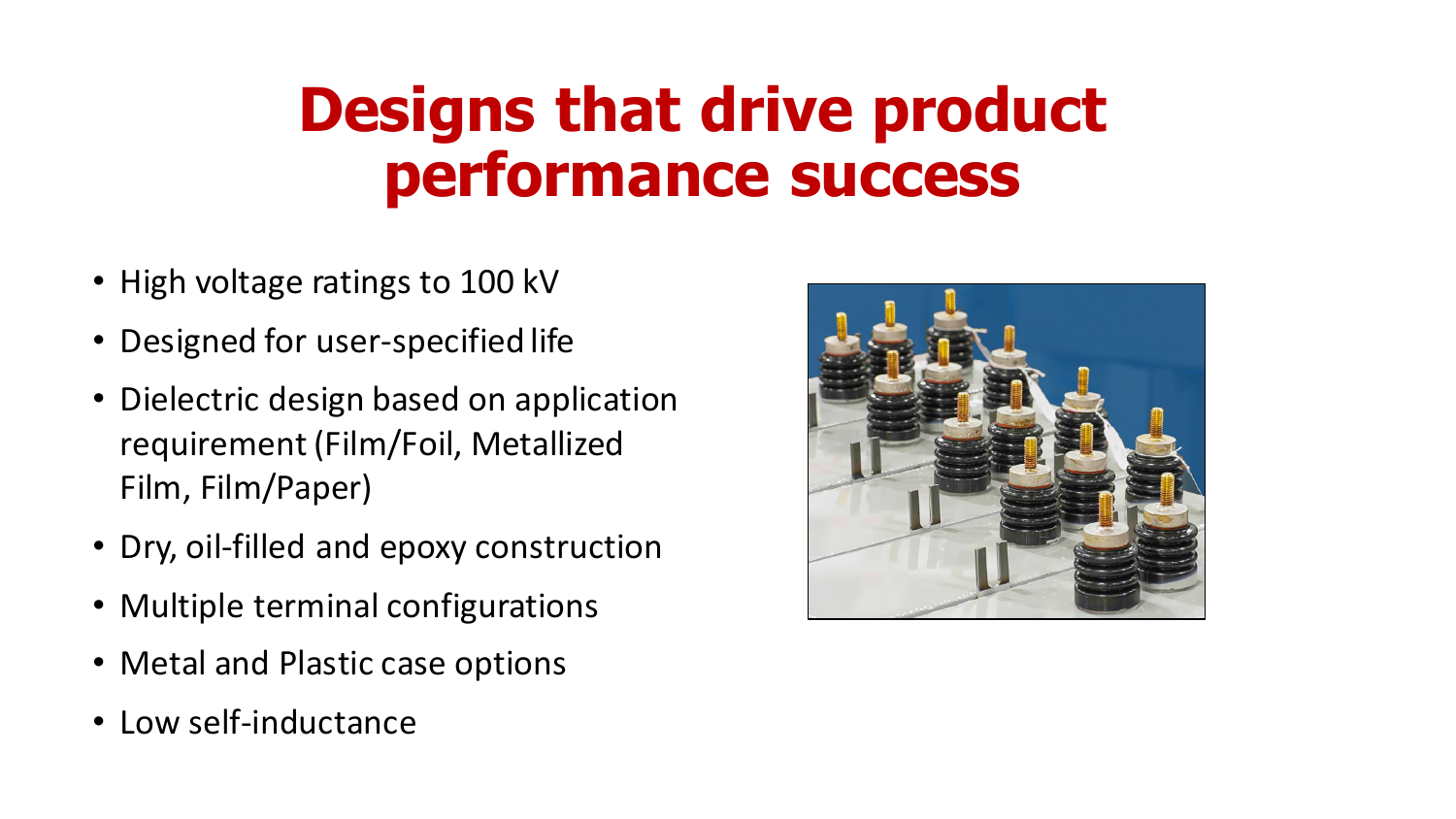## **A closer look at key capabilities.**

#### **Specifications**

#### **Highlights**

- High voltage ratings to 100 kV
- Designed for user specified life
- Dielectric design based on application requirement (Film/Foil, Metallized Film)
- Wide range of dielectric materials-based application
- Oil filled dry epoxy construction
- Multiple terminal options
- Metal and plastic case design options
- Low inductance

| Capacitance Range            | $0.1$ to 50,000 µFD          |
|------------------------------|------------------------------|
| Capacitance Tolerance        | $±3\%$ to $±10\%$            |
| Voltage Range                | Up to 100 kV                 |
| <b>Operating Temperature</b> | $-40$ °C to $+55$ °C Typical |
| <b>Peak Current Level</b>    | Up to 250 kA                 |
| Inductance                   | <10 nH (Custom Designs)      |
| Reversal                     | Up to $95%$                  |
| <b>Energy Density</b>        | $2.0$ J/cc                   |
| <b>Pulse Life (Nominal)</b>  | 250 k to 100 million         |
| Rep Rate                     | 1 to 120 per minute          |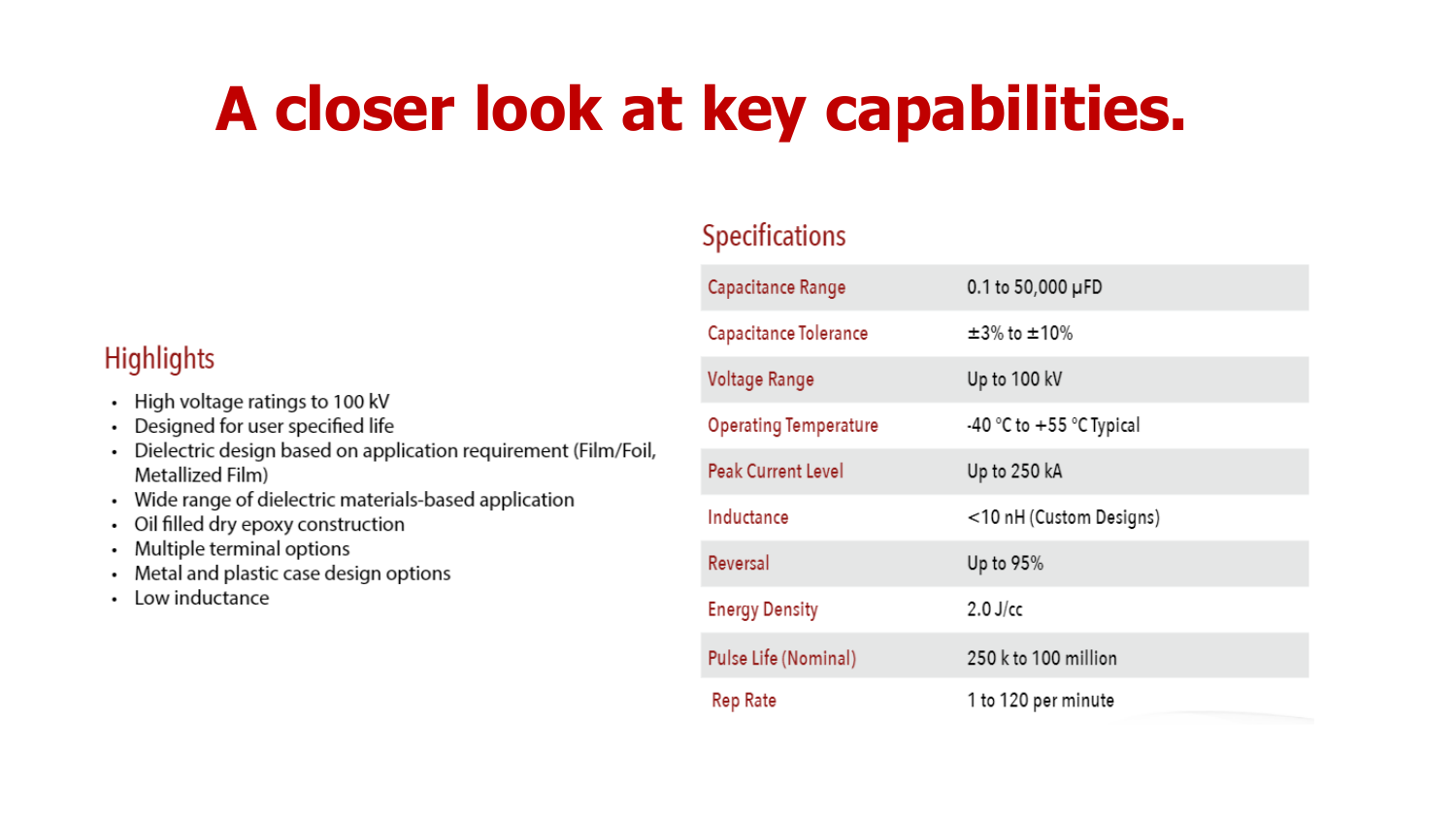#### **CDE is a technology leader in the design and manufacture of capacitors**

- Proven in the most demanding industrial, medical and military applications
- Capacitors are custom designed by our professional engineering team and built in the USA, ISO 9001:2015-certified
- Parts undergo the industry's most rigorous qualification and final testing